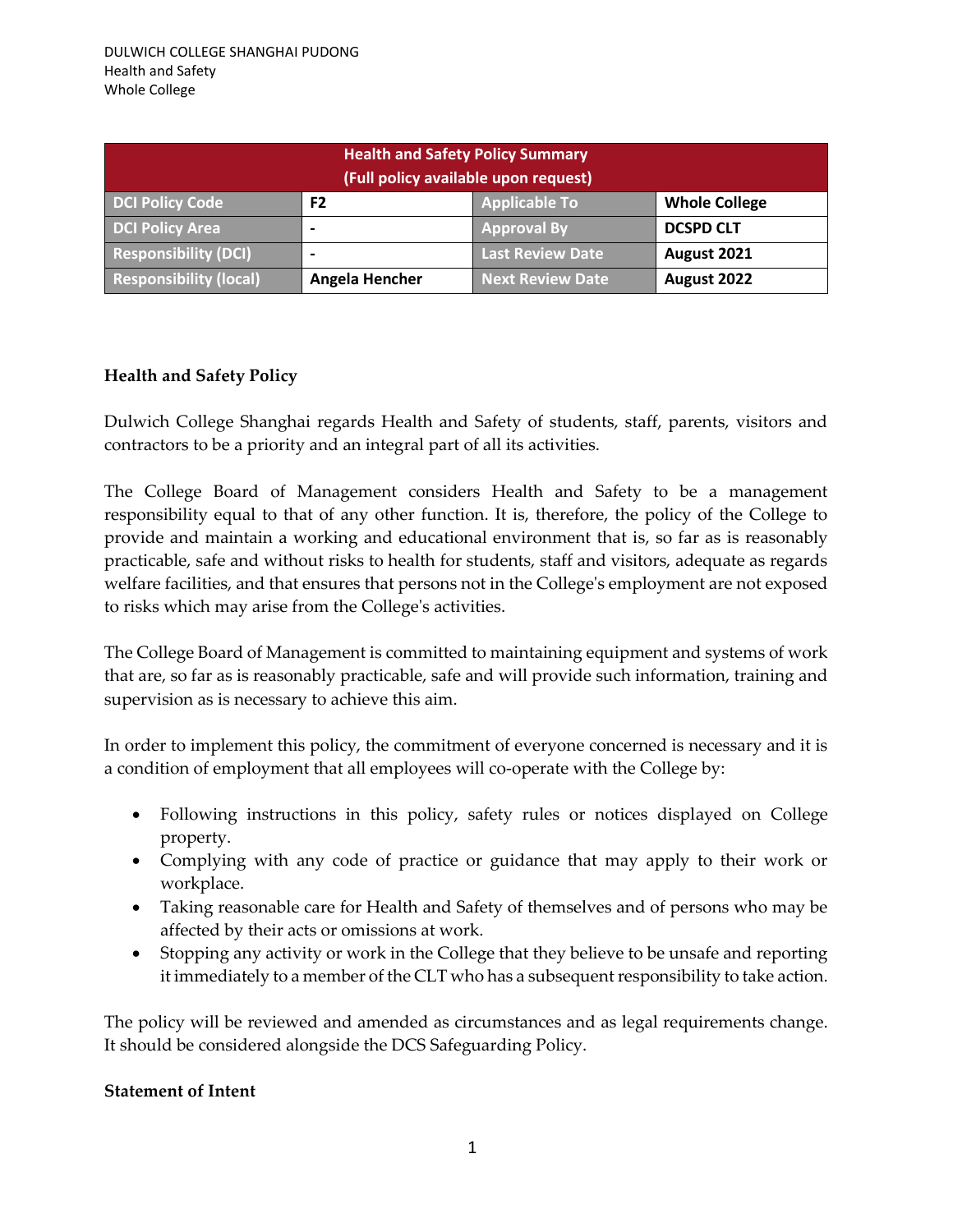Dulwich College Shanghai accepts the responsibility placed on the College by the Special Order No. 23 from the Ministry of Education 2006 (PRC), will comply with PRC Health and Safety laws and, where appropriate, will take guidance on any additional requirements from UK and/or European Health and Safety Laws. In doing so, the College aims to:

- Develop clear structures which identify health and safety responsibility at all management levels across Dulwich College Shanghai, Pudong
- Ensure that all staff are competent to carry out their own work without risk to themselves or others, by assessing capabilities and providing additional training as appropriate;
- Ensure that there are effective channels of communication and consultation for health, safety and welfare for our employees and their representatives at all levels;
- Bring to the attention of its employees the Health & Safety Policy, and to ensure that employees know what is expected of them by sharing this policy and via the Induction process of Dulwich College Shanghai;
- Ensure an effective risk assessment process is in place, which establishes appropriate workplace precautions and risk control systems;
- Maintain a safe and healthy working environment through maintenance of premises, plant and equipment;
- Ensure all accidents, injuries, ill health and near misses are reported promptly, recorded and investigated to an appropriate level;
- Implement a regular system of inspection, monitoring and auditing procedures which will allow the identification of risk and ensure that acceptable standards of risk control are being achieved across the College;
- Ensure all students will receive appropriate safety instruction as an integrated part of their activities and that all students taking part in College controlled activities must take care of their own and others' health and safety.
- In addition, visitors (including contractors and visiting public) are required to comply with College policy, codes and procedures, and report any problems to College staff whilst on College premises.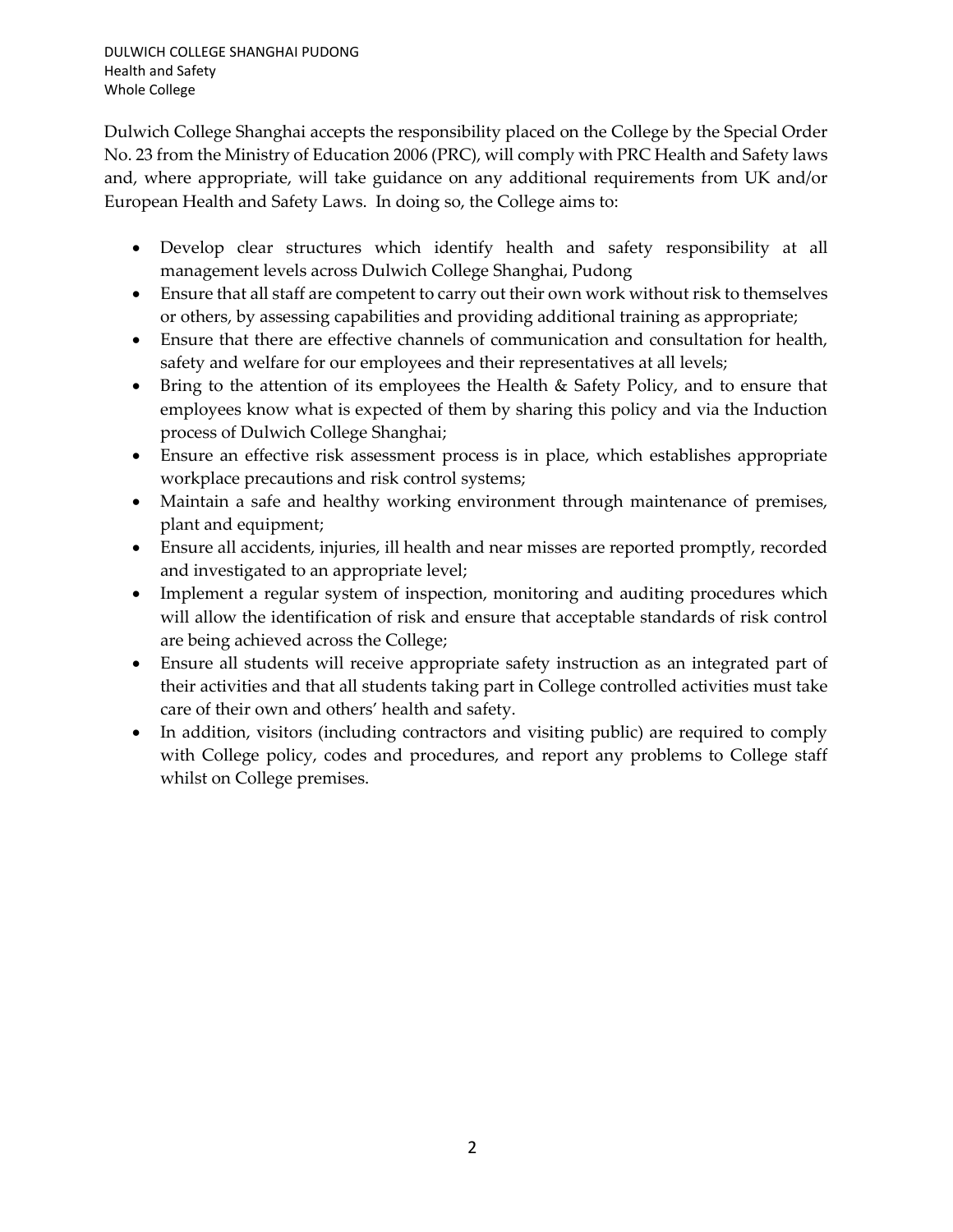The contents of the policy is very extensive and covers:-

## **Contents**

| Accident Reporting and Investigation (RIDDOR)  Error! Bookmark not defined.<br>З.  |  |
|------------------------------------------------------------------------------------|--|
|                                                                                    |  |
| Air Pollution and Air Quality Management  Error! Bookmark not defined.<br>5.       |  |
| 6.                                                                                 |  |
|                                                                                    |  |
| 8. Control of Substances Hazardous to Health (COSHH)  Error! Bookmark not defined. |  |
|                                                                                    |  |
|                                                                                    |  |
|                                                                                    |  |
|                                                                                    |  |
|                                                                                    |  |
|                                                                                    |  |
|                                                                                    |  |
|                                                                                    |  |
|                                                                                    |  |
|                                                                                    |  |
|                                                                                    |  |
|                                                                                    |  |
|                                                                                    |  |
|                                                                                    |  |
|                                                                                    |  |
| 24. Manual Handling/Materials Handling  Error! Bookmark not defined.               |  |
|                                                                                    |  |
|                                                                                    |  |
|                                                                                    |  |
|                                                                                    |  |
|                                                                                    |  |
|                                                                                    |  |